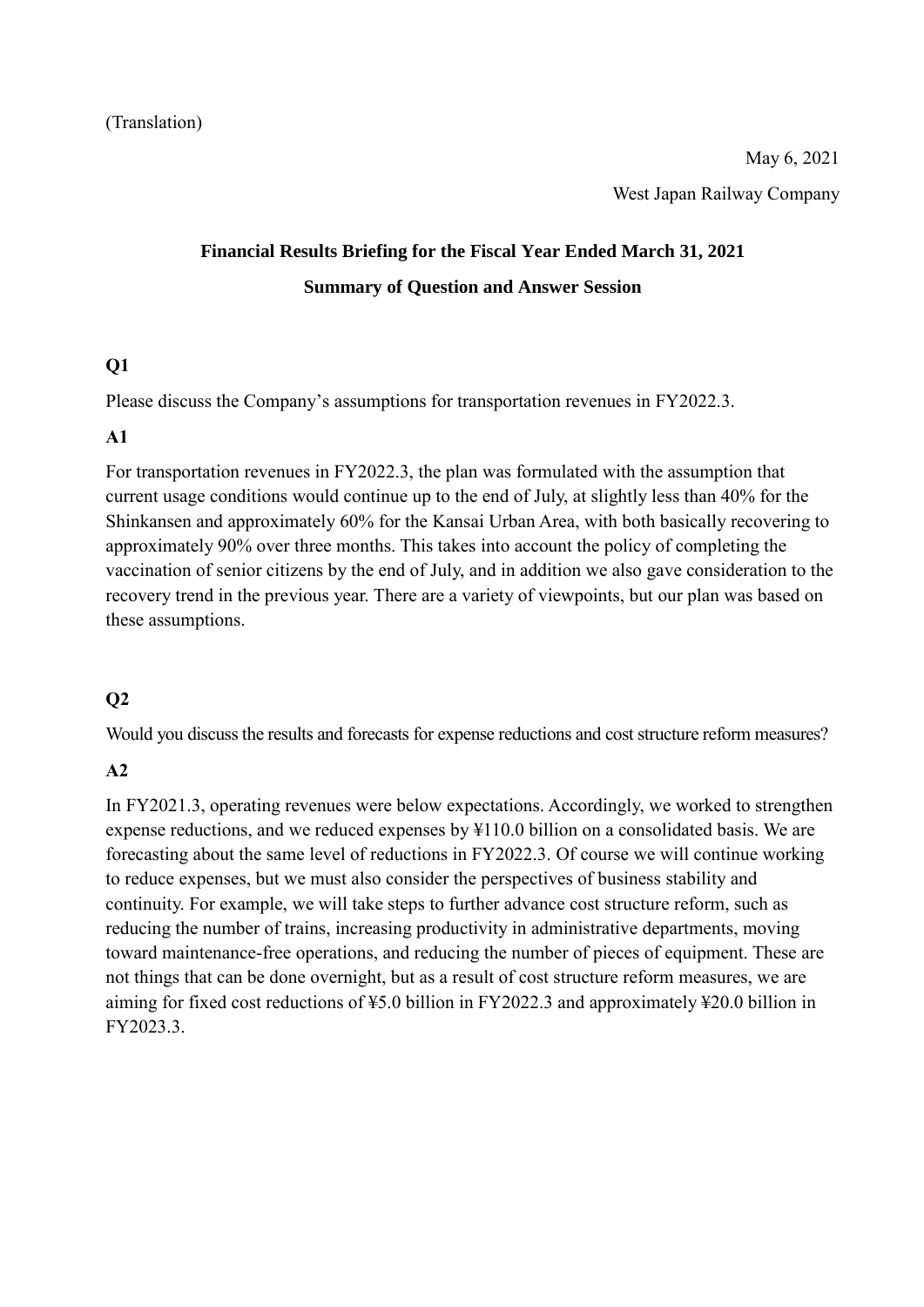## **Q3**

What are the forecasts for non-railway businesses? Also, are there any changes to the plans for large-scale projects?

### **A3**

If we depend only on the railway business, it will be difficult to achieve stable management. This is something that was made clear by the coronavirus crisis. In non-railway operations, we will move forward with growth fields and major projects while carefully examining the details. The opening of major projects is planned for the period of the next medium-term management plan and thereafter. We anticipate that at the time of opening there will have been a certain degree of recovery from the coronavirus, but a variety of initiatives will be required, such as in regard to uses, etc. For example, for offices, we will also consider innovative initiatives in the areas of layouts and methods of using space. In addition, with consideration for the increase in people working from multiple bases, we will propose methods of use that facilitate various roles, such as bases and transit points. For hotels, with consideration for tourism demand, we will move ahead with development while reevaluating expectations for such factors as scale, tastes, and pricing.

## **Q4**

What level of cash and deposits does the Company consider to be appropriate?

#### **A4**

At the end of FY2021.3, the balance of cash and deposits was approximately ¥210.0 billion. In addition, in April 2021 we issued ¥160.0 billion in bonds. The management environment is challenging, but there is no cause for concern about the current level of cash and deposits. Previously, with consideration for our operational scale and steady inflows of cash, we generally conducted our business with a cash balance of ¥50.0 billion to ¥100.0 billion. With consideration for the influence of the coronavirus, we currently are continuing to rapidly raise large amounts of funds.

#### **Q5**

What are the reasons for the planned reduction in safety-related investment, from ¥105.1 billion in FY2021.3 to ¥85.0 billion in FY2022.3?

#### **A5**

Looking at the safety investment in the medium-term management plan (cumulative total of ¥500.0 billion over five years), to generate results even more rapidly, we have already started to implement focused investment in the first half of the period, and the plan calls for this investment to stabilize in the second half of the period.

As we stated when we revised the medium-term management plan, we will implement steady investment in items that are directly related to safety. On the other hand, for example, in regard to